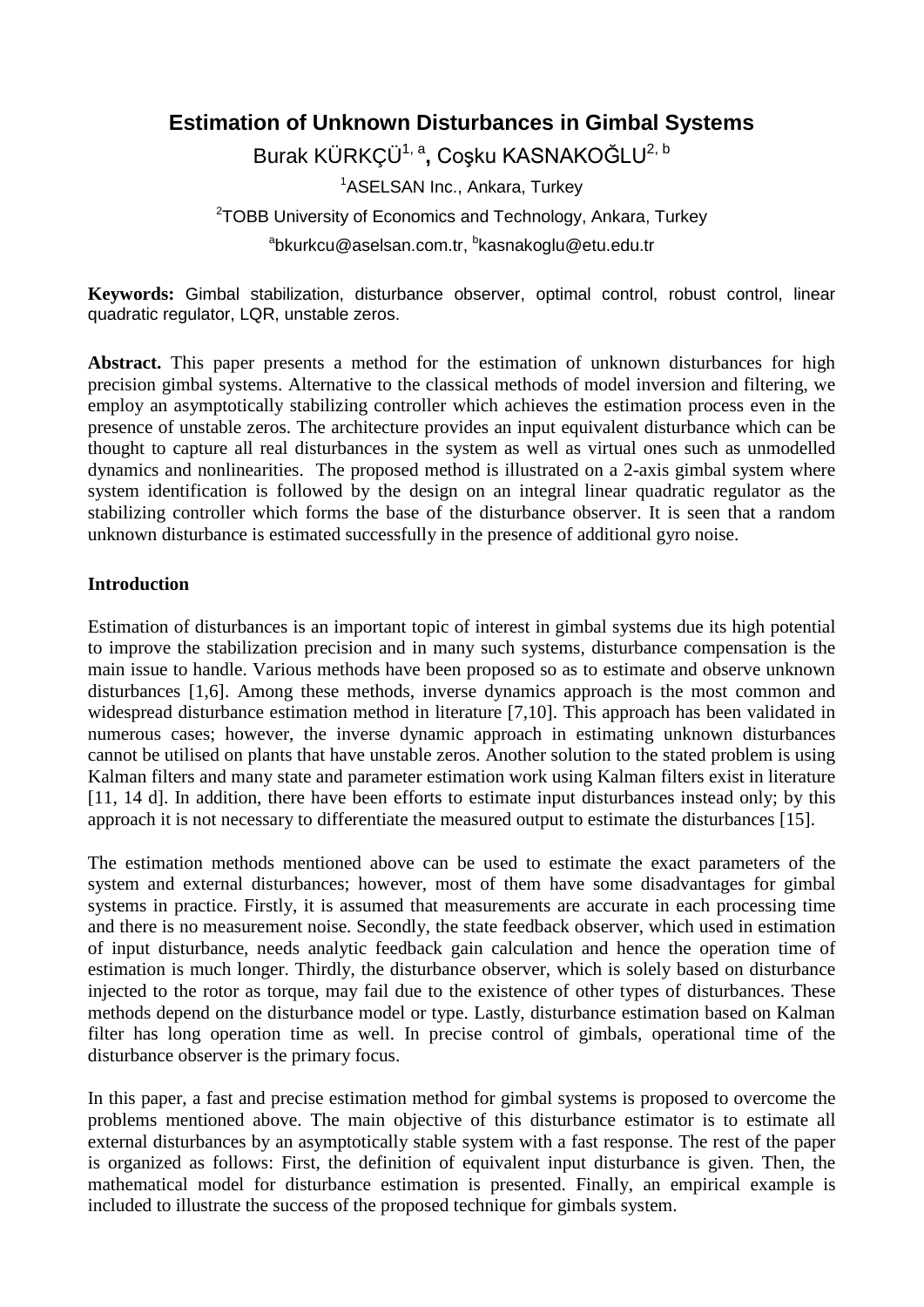

Figure 1. The architecture of the proposed disturbance estimator

#### **Definition of Equivalent Input Disturbance**

In this section, an equivalent input disturbance system is defined. Definition of the linear timeinvariant model is shown in Eq. 1.

$$
\begin{aligned} \dot{x}_0 &= A x_0 + B u + B_d T_d \\ y_0 &= C x_0 \end{aligned} \tag{1}
$$

Where  $A \in \mathbb{R}^{n \times n}$ ,  $B \in \mathbb{R}^{n \times 1}$ ,  $B_d \in \mathbb{R}^{n \times n_d}$ , and  $C \in \mathbb{R}^{1 \times n}$ . By the meaning of different dimensions on  $B$  and  $B_d$ , number of disturbances and their applied points may vary. However, if all types and numbers of disturbances are represented as disturbances on the input channel, then the equivalent plant model is as given in Eq. 2.

$$
\begin{aligned} \dot{x} &= Ax + B(u + T_{ed}) = Ax + Bu + BT_{ed} \\ y &= Cx \end{aligned} \tag{2}
$$

If  $y = y_0$ , then the disturbance  $T_{ed}$  is called the equivalent input disturbance of the disturbance  $T_d$ .

#### **Mathematical Model of Disturbance Estimator**

The architecture of the proposed disturbance estimator is given in Fig. 1. The estimator uses two kinds of system models. Below, state-space system models that are under equivalent disturbance and with no disturbances are defined in Eq. 3 and in Eq. 4 respectively.

$$
\begin{aligned} \dot{x} &= Ax + Bu + BT_{ed} \\ y_r &= Cx \end{aligned} \tag{3}
$$

$$
\begin{aligned} \dot{x} &= Ax + Bu \\ y_d &= Cx \end{aligned} \tag{4}
$$

Here, to estimate the disturbance  $T_{ed}$ , the difference between  $y_d$  and  $y_r$  is calculated in Eq. 5.

$$
y_r - y_d = C \left[ \int_0^{\infty} (Bu + BT_{ed} + Ax) dt - \int_0^{\infty} (Bu + Ax) dt \right]
$$
 (5)

The simplified form of Eq. 5 is given in Eq. 6.

$$
K = C \int_0^\infty (BT_{ed})dt \tag{6}
$$

where K is the difference between  $y_d$  and  $y_r$ . In Fig. 1,  $\varepsilon$  is the error of the disturbance estimator system,  $G_{\text{contracter}}$  is the controller whose output  $\hat{u}$  estimates the equivalent disturbance  $T_{ed}$ . It is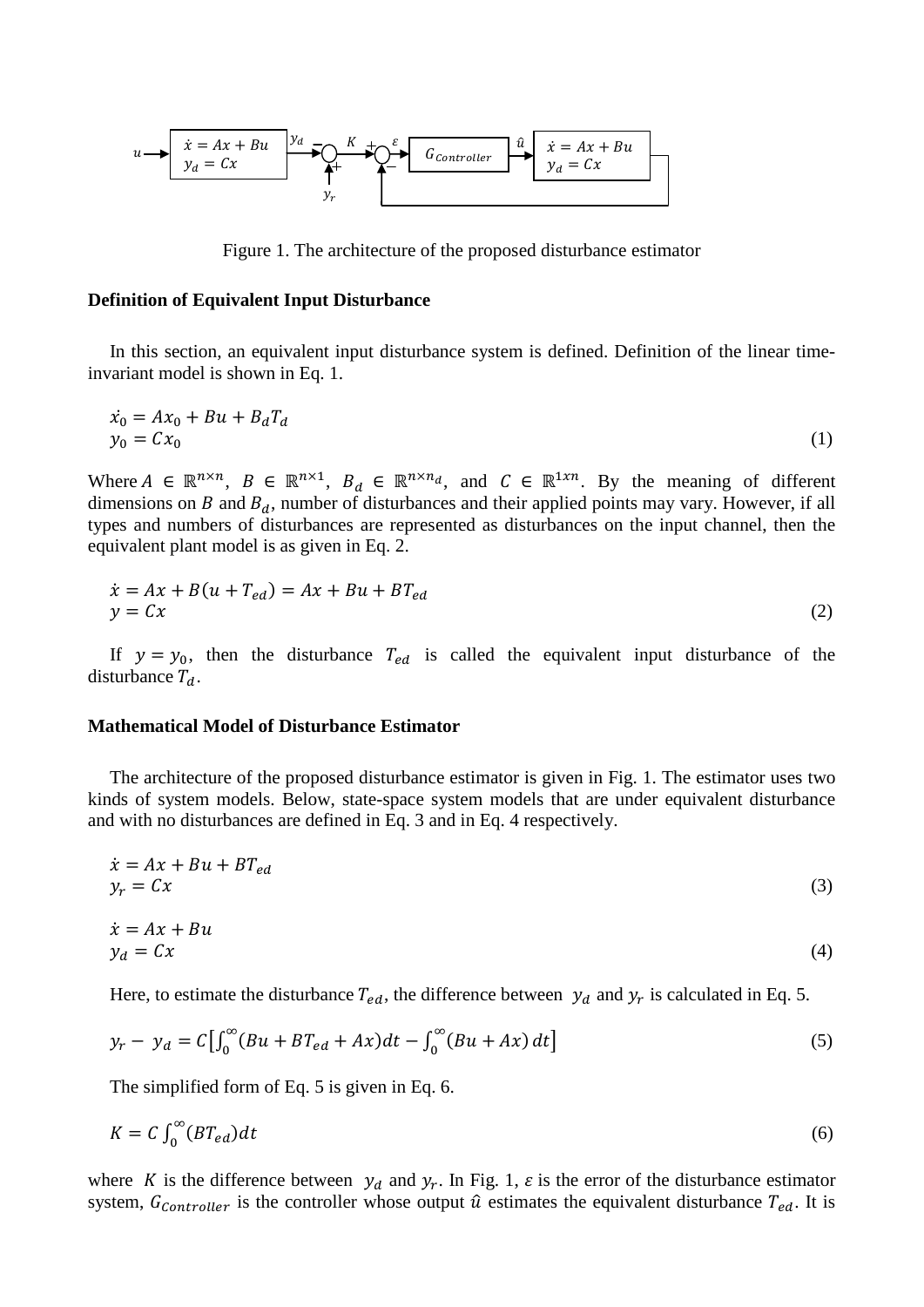assumed that the  $G_{Controller}$  makes the plant in Eq. 4 asymptotically stable so that the error  $\varepsilon$ converges to zero, that is

$$
\varepsilon = K - y_d = C \left[ \int_0^\infty (BT_{ed} - B\hat{u} - Ax) dt \right] \to 0. \tag{7}
$$

If  $C \neq 0$  this implies that the integrand also converges to zero, hence

$$
BT_{ed} - B\hat{u} - Ax \to 0
$$
  

$$
\hat{u} + \frac{B^T}{B^T B} Ax \to T_{ed}
$$
 (8)

for  $B \neq 0$ . To summarize, the equivalent disturbance  $T_{ed}$  can be estimated as in Eq. 8 under the following assumptions:

i)  $B \neq 0, C \neq 0$ .<br>ii)  $x$  is measured of

ii)  $x$  is measured or can be observed. (i.e.  $(C, A)$  is observable.)<br>iii)  $G_{Contreller}$  asymptotically stabilizes the plant in Eq. 4.

 $G_{\text{Contractive}}$  asymptotically stabilizes the plant in Eq. 4.

By this approach, all disturbances between the real system and the linear model can be estimated as an equivalent disturbance. In addition, the real system's nonlinear behavior can also be captured in  $T_{ed}$ . Thus, the proposed disturbance observer is flexible and addresses many drawbacks of classical disturbance observers mentioned in the introduction section. The next section presents a numerical example showing the proposed disturbance observer in action.

# **Numerical Example for a 2-axis Gimbal System**

Validation of the proposed disturbance estimator on a 2-axis gimbals system is made as shown in Fig. 2. The actual photos of the system as well as the exact parameters for the system and controllers cannot be provided due to the confidential military nature of the project; therefore the results will be illustrated as plots only.

For simplicity, the disturbance estimator is demonstrated only for the elevation axis in this paper; the designs for other axes follow similarly. The elevation axis has a direct-drive DC motor for which the design and validation procedure is carried out in the following steps:

Step1: Getting the system model with real-time system identification.

Step2: Design of the controller  $(G_{Controller})$  which makes the plant obtained in Step 1 asymptotically stable.

Step3: Using the proposed observer architecture in the previous section to estimate disturbances.

#### **Step1**

In this step, black box system identification is applied to the gimbal, the schematic illustration of which is given in Fig. 2.



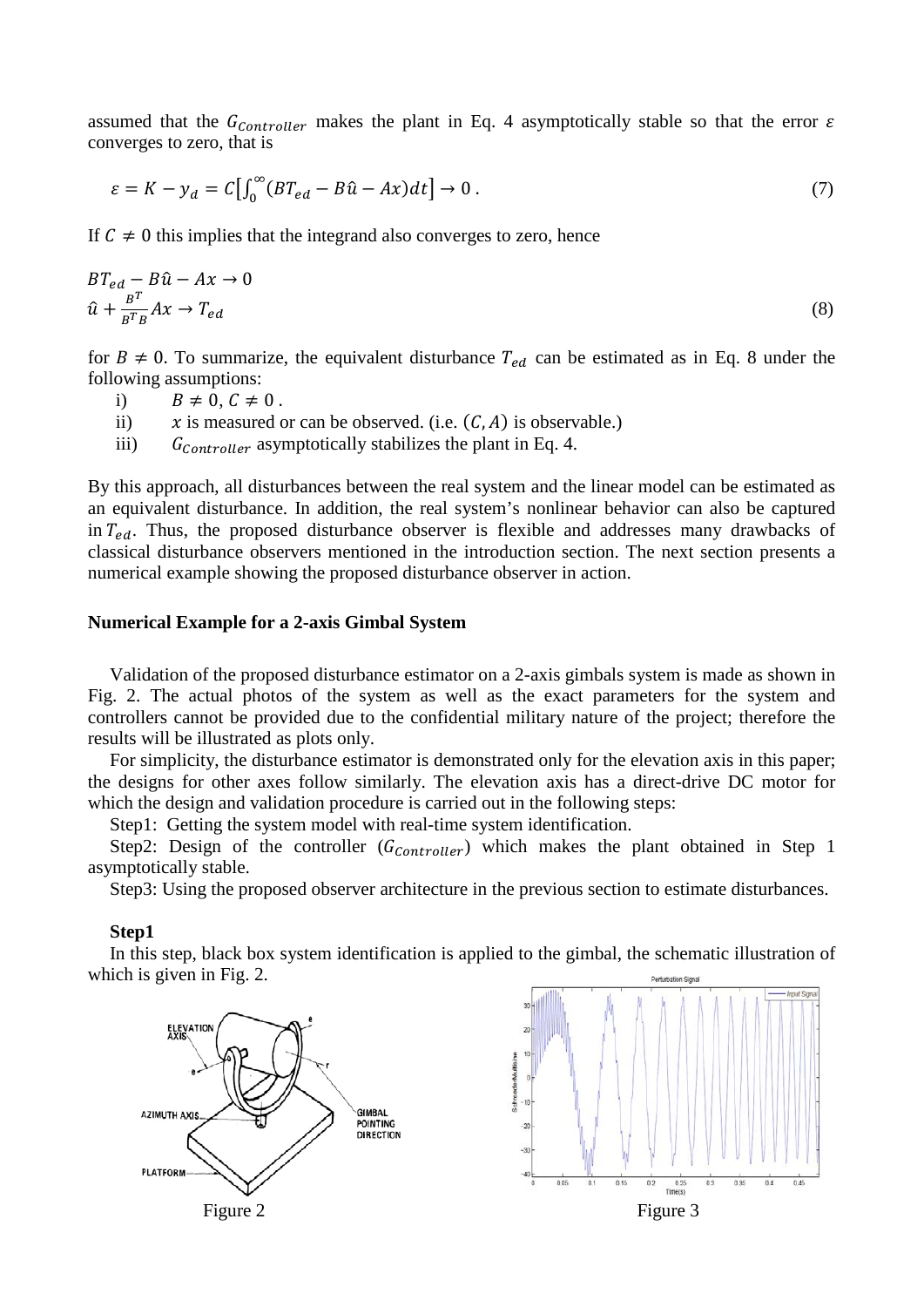



Direct-drive motor is driven by an input torque signal, namely Schroeder Multisine Signal, as shown in Fig. 3. Gyro signal for elevation axis is selected as the output signal of the black box system. By using  $MATLAB^{\circledR}$  System Identification Toolbox, a fourth order state-space black box system was obtained. This system's bode plot and root locus diagrams are shown in Fig. 4., from where it is seen that the plant has two unstable zeros.

## **Step2**

The employed controller  $G_{Controller}$  is a Linear Quadratic Regulator (LQR) (see Anderson and Moore (2007)) with integral action to achieve tracking. The plant is revised by adding this integral error term in Eq. 9 and the control input  $\hat{u}$  is calculated by the LQR method as shown in Eq. 10.

$$
\begin{bmatrix} \dot{x} \\ \dot{\varepsilon} \end{bmatrix} = \begin{bmatrix} A & 0 \\ -C^T & 0 \end{bmatrix} \begin{bmatrix} x \\ \varepsilon \end{bmatrix} + \begin{bmatrix} B \\ 0 \end{bmatrix} u + \begin{bmatrix} 0 \\ 1 \end{bmatrix} K \tag{9}
$$

$$
\hat{u} = -\hat{K}_{optimal, gains} x + VK \tag{10}
$$

where  $\varepsilon = \int_0^t (K - y_d) dt$  is the additional integral state variable,  $\hat{K} = R^{-1}B^T P$  is the optimal gain vector for state regulation and  $V = -(C^T(A - B\hat{K})^{-1}B)^{-1}$  is the feedforward action which compensates steady-state error of the system.  $P$  is the solution of Ricatti Equation shown in Eq. 11.The proposed controller guarantees asymptotical stability.

$$
ATP + PA - PBR-1BTP + Q = 0
$$
\n(11)

#### **Step3**

The proposed architecture is shown in Fig. 5. For the estimation process, an unknown disturbance signal shown in Fig. 6 is employed. The proposed architecture's response with actual disturbance is given in Fig. 7. In this estimation process, a MATLA $B^{\circledR}/S$ imulink based xPC target machine is employed. In this experiment the gyro also has a low magnitude noise. As seen in Fig. 7, the disturbance is estimated successfully in real-time, with only a low delay (30 ms) due to the system dynamics.



Figure 5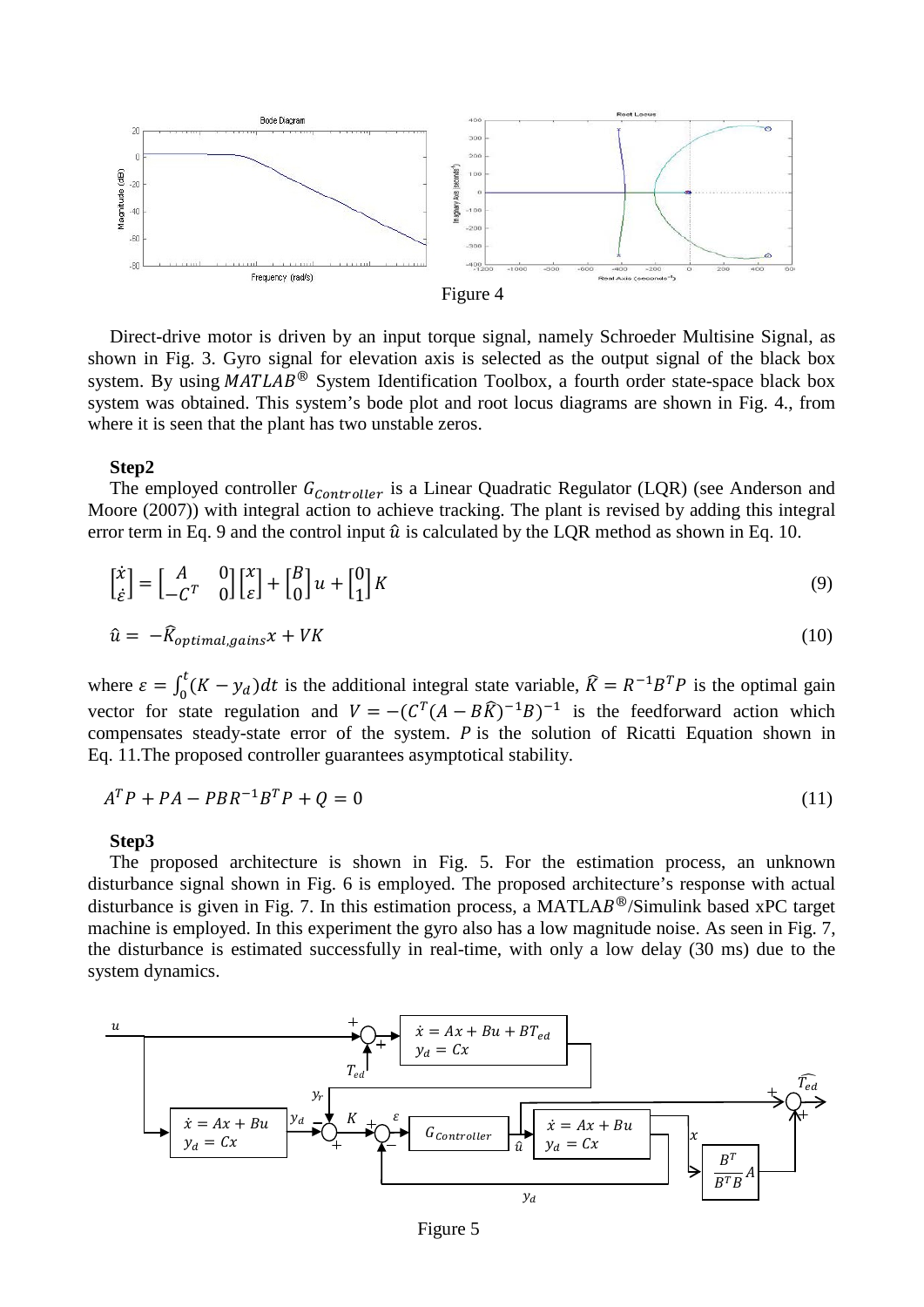

## **Conclusions and Future Works**

In this paper a method was considered for the estimation of disturbances in gimbal systems for high precision control. The disturbance is estimated by comparing the real and predicted outputs through a stabilizing controller, the input of which provides an estimate for the input equivalent disturbance, which represents all disturbances in the system as well as nonlinearities and unmodelled dynamics. The presented approach works for plants with unstable zeros as well, which provides an advantage over traditional filtered inverse dynamics designs. The proposed method was tested on an actual 2-axis gimbal system with unstable zeros and it was seen that even under gyro noise the unknown disturbance was estimated successfully.

Future research directions include extending the proposed approach to wider classes of systems, augmenting controller design to the process and testing on different experimental platforms.

#### **Acknowledgements**

The authors greatly acknowledge Aselsan Inc. and especially Akın Günönü, the head of Control Systems Department, for guidance, valuable discussions and providing the experimental 2-axis gimbal setup used in this paper.

# **References**

- [1] M. Corless and J. Tu "State and input Estimation for a Class of Uncertain Systems*", Automatica*, vol. 34, p. 757-764, 1998.
- [2] M. Hou and R.J. Patton, "Optimal Filtering for Systems with Unknown Input"*, IEEE Trans. Automatic Control*, vol. 43, p.445-449, 1998
- [3] I. Haskara and Ü.Özuüner, "An Estimation Based Robust Tracking Controller Design for Uncertain Nonlinear Systems", in *"Proc. 38th IEEE Conf. Decision & Control"*, 1999, p. 4816- 4821.
- [4] M. Tomizuka, "Modal Based Prediction, Preview and Robust Controls in Motion Control Systems", in *Proc.* 4<sup>th</sup> *International Workshop on Advanced Motion Control*, 1996, vol. 1, p. 1-6.
- [5] Y. Xiong and M. Saif, "Sliding Mode Observer for Nonlinear Uncertain Systems *IEEE Trans. Automatic Control*, vol. 46, no.12 , p.2012-2017, 2001.
- [6] X.Chen, T. Fukuda and K.D. Young, "A new nonlinear robust disturbance observer"*, Syst. Contr. Lett.* , vol. 41, no.3, p. 189-199, 2000.